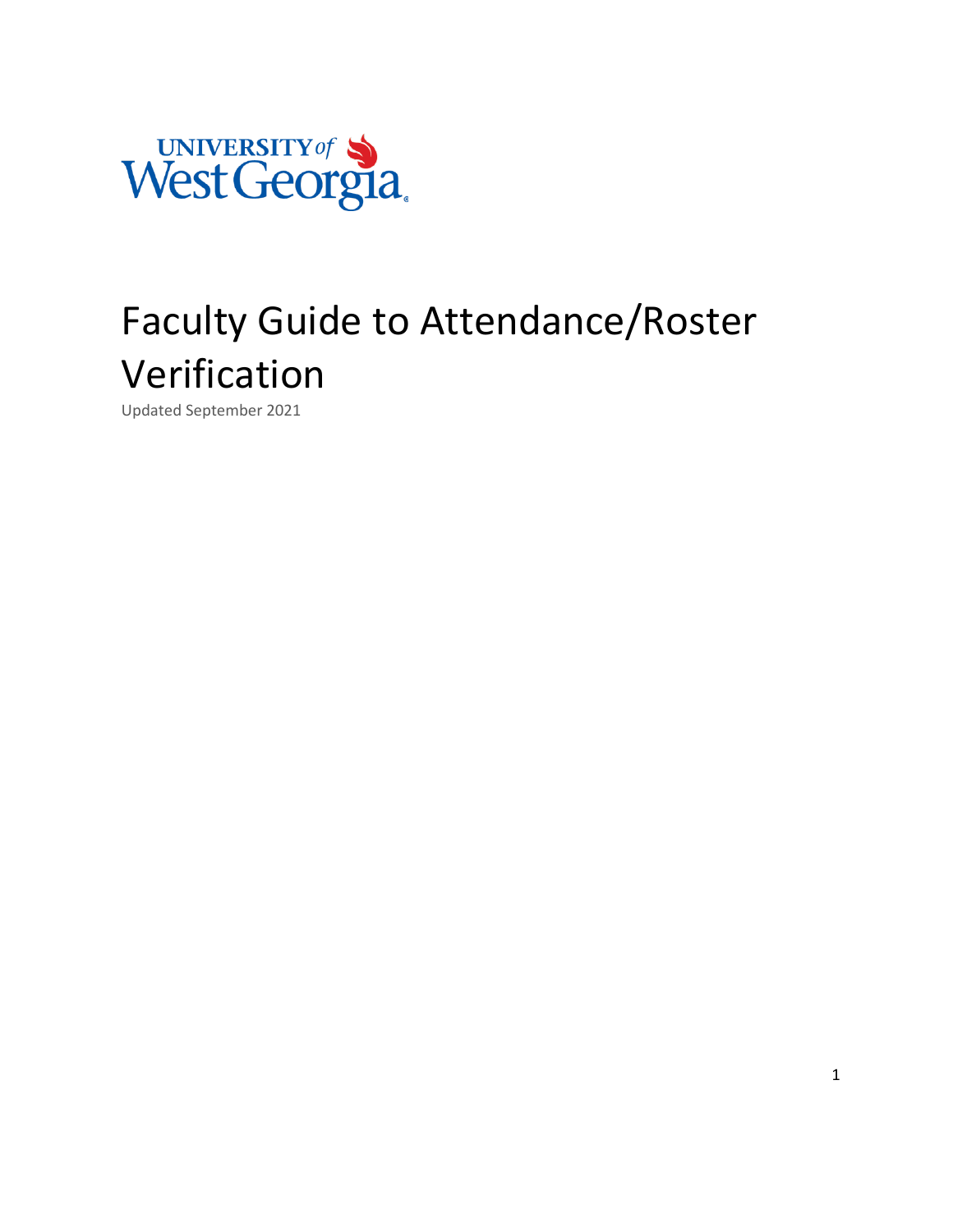## Contents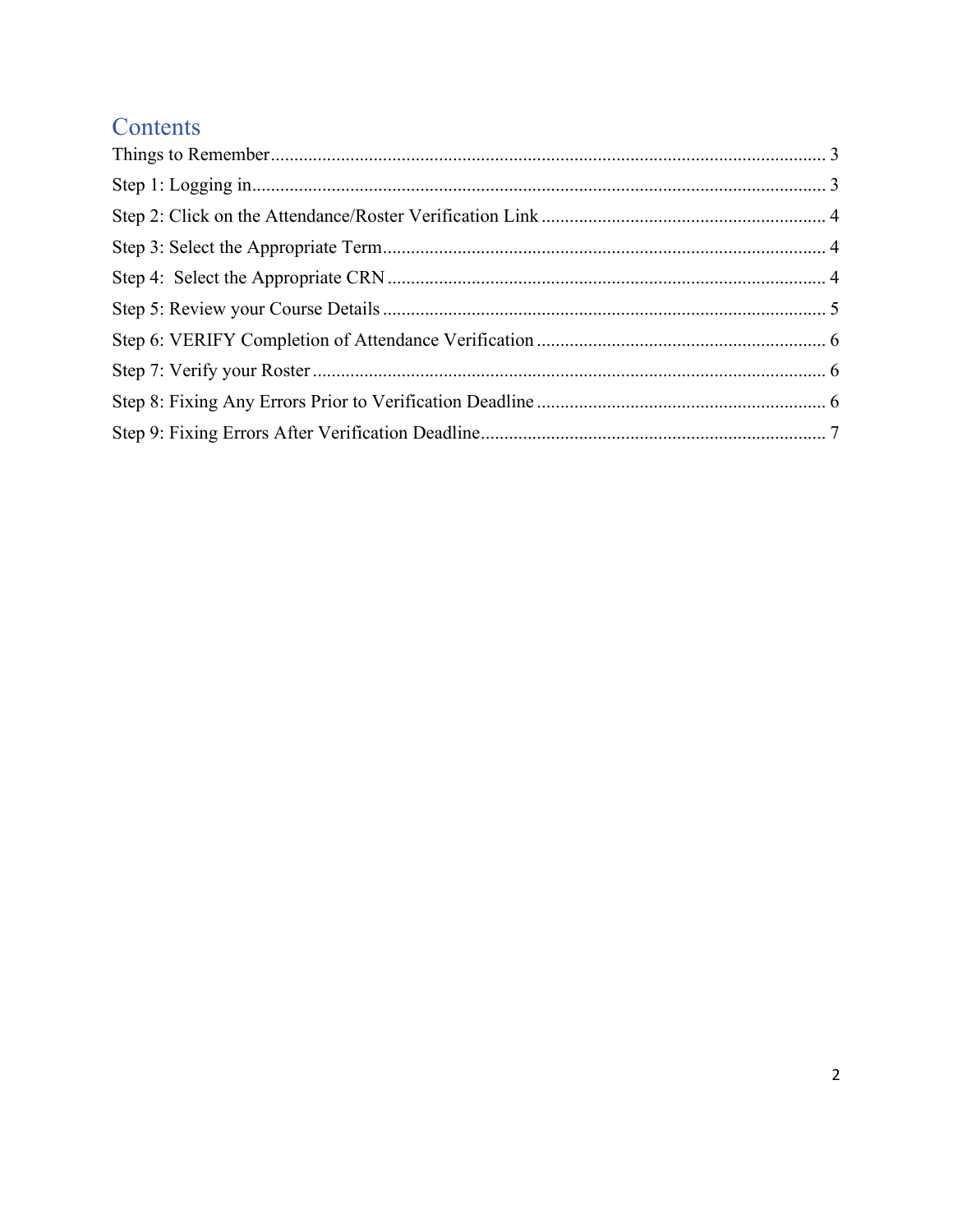# Procedures for Instructors

## <span id="page-2-0"></span>Things to Remember

- Federal regulations require Financial Aid Offices to verify that financial aid recipients who receive 'F' grades in a course actually "earned" the F, as opposed to receiving a grade of 'F 'because they never attended. It is important that students are marked as "not attending" only if the student did not attend any class days. See the last page of this document for information from UWG's Financial Aid Office regarding what constitutes attendance per the Department of Education.
- The Financial Aid office will contact each professor who assigned a grade of 'F' to a student, if that professor did not confirm attendance through the Roster Verification process or during final grade submission.
- The Registrar's Office is unable to verify rosters for faculty. All must be verified in BanWeb by the faculty member assigned as instructor of the course.

## <span id="page-2-1"></span>Step 1: Logging in

- Login to Banweb from the **Banner Resources** webpage by selecting Banner Web under the 'Production Environment' heading, using your UWG credentials.
- Click on the 'Faculty Services' tab shown in the first image or the "Faculty and Advisors" link as shown in the second image.

| Personal Information Student Services & Financial Aid Faculty Services                                                                                                                                                                                                                                                                                                                                                                                                     |  |
|----------------------------------------------------------------------------------------------------------------------------------------------------------------------------------------------------------------------------------------------------------------------------------------------------------------------------------------------------------------------------------------------------------------------------------------------------------------------------|--|
| <b>Search</b><br>Go.                                                                                                                                                                                                                                                                                                                                                                                                                                                       |  |
| <b>Main Menu</b><br>Personal Information<br>View or update your address(es), phone number(s), e-mail address(es), emergency contact information, & marital status; View name<br>Student Services and Financial Aid<br>Apply for Admission, Register, View your academic records and Financial Aid<br>Faculty and Advisors<br>Enter Grades and Registration Overrides, View Class Lists and Student Information<br>Wolf Watch Sign On<br>Advising Tracking and Degree Audit |  |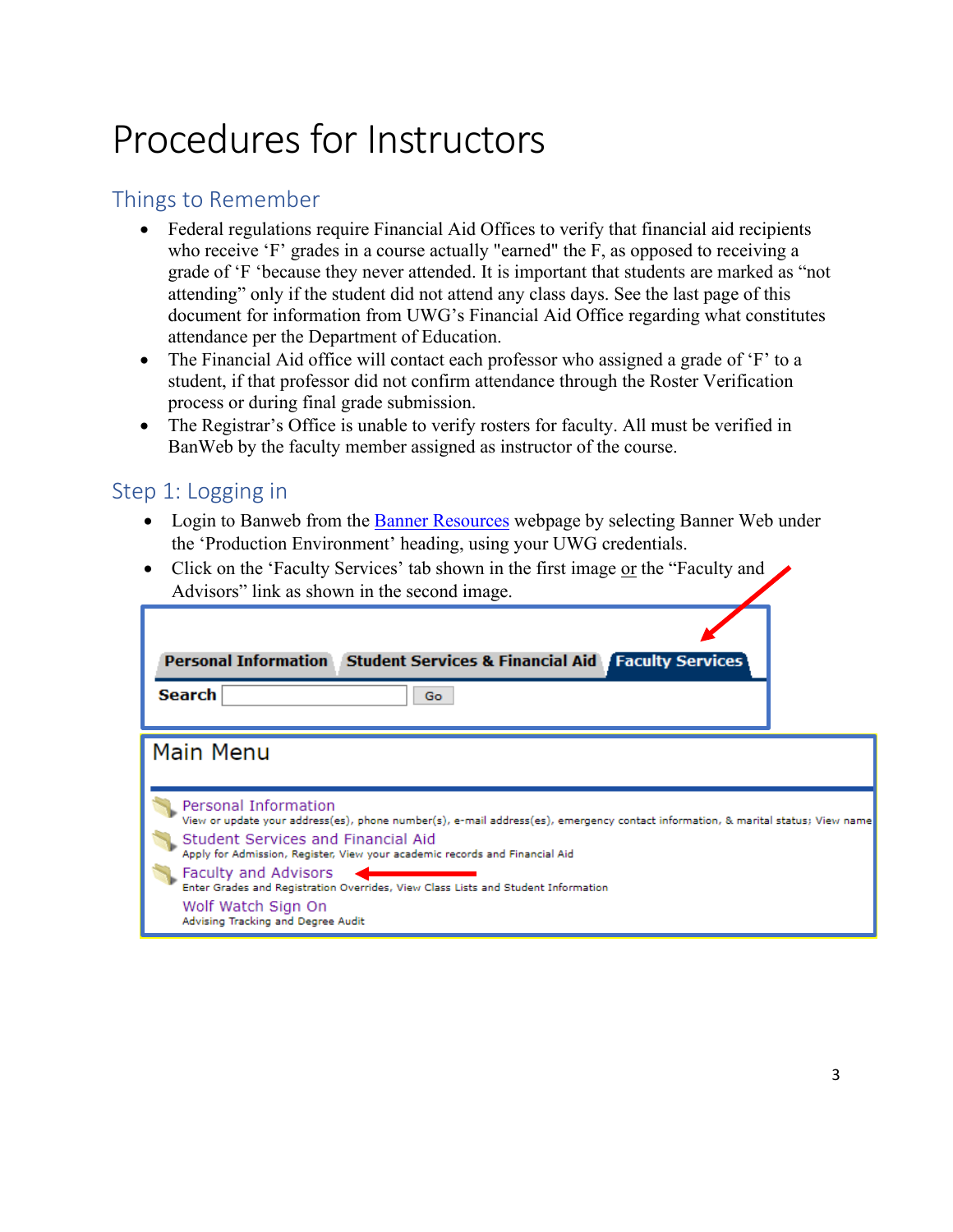## <span id="page-3-0"></span>Step 2: Click on the Attendance/Roster Verification Link

| <b>Personal Information</b><br><b>Student Services &amp; Financial Aid   Faculty Services</b>                                                                               |
|-----------------------------------------------------------------------------------------------------------------------------------------------------------------------------|
| Search<br>Go                                                                                                                                                                |
|                                                                                                                                                                             |
| Faculty & Advisors Menu                                                                                                                                                     |
|                                                                                                                                                                             |
| <b>Advisor Menu</b><br>View a student's transcript; View a student's grades; Remove Advisor Holds.                                                                          |
| Attendance/Roster Verification                                                                                                                                              |
| Crosslisting<br>Combine multiple sections into one                                                                                                                          |
| Faculty Self-Service (New)                                                                                                                                                  |
| Registration Add/Drop/Withdraw (Classic)                                                                                                                                    |
| Registration Add/Drop/Withdraw ( New )                                                                                                                                      |
| Student Menu<br>Display student information; View a student's schedule; Process registration overrides; Process a student's registration; Change a student's class options. |
| <b>RELEASE: 8.9.1.3</b>                                                                                                                                                     |

## <span id="page-3-1"></span>Step 3: Select the Appropriate Term

| Select Term                                                                 |
|-----------------------------------------------------------------------------|
| $\bullet$ Select the Term for processing then press the Submit Term button. |
| Select a Term: [Spring Semester 2021 v]                                     |
| Submit                                                                      |

## <span id="page-3-2"></span>Step 4: Select the Appropriate CRN

Please note all sections for the term will appear and not just sections within the current part of term. Only submit roster verification for parts of term that are currently being requested and for which the section has already started meeting. Please refer to the **SCOOP** for all Roster Verification dates.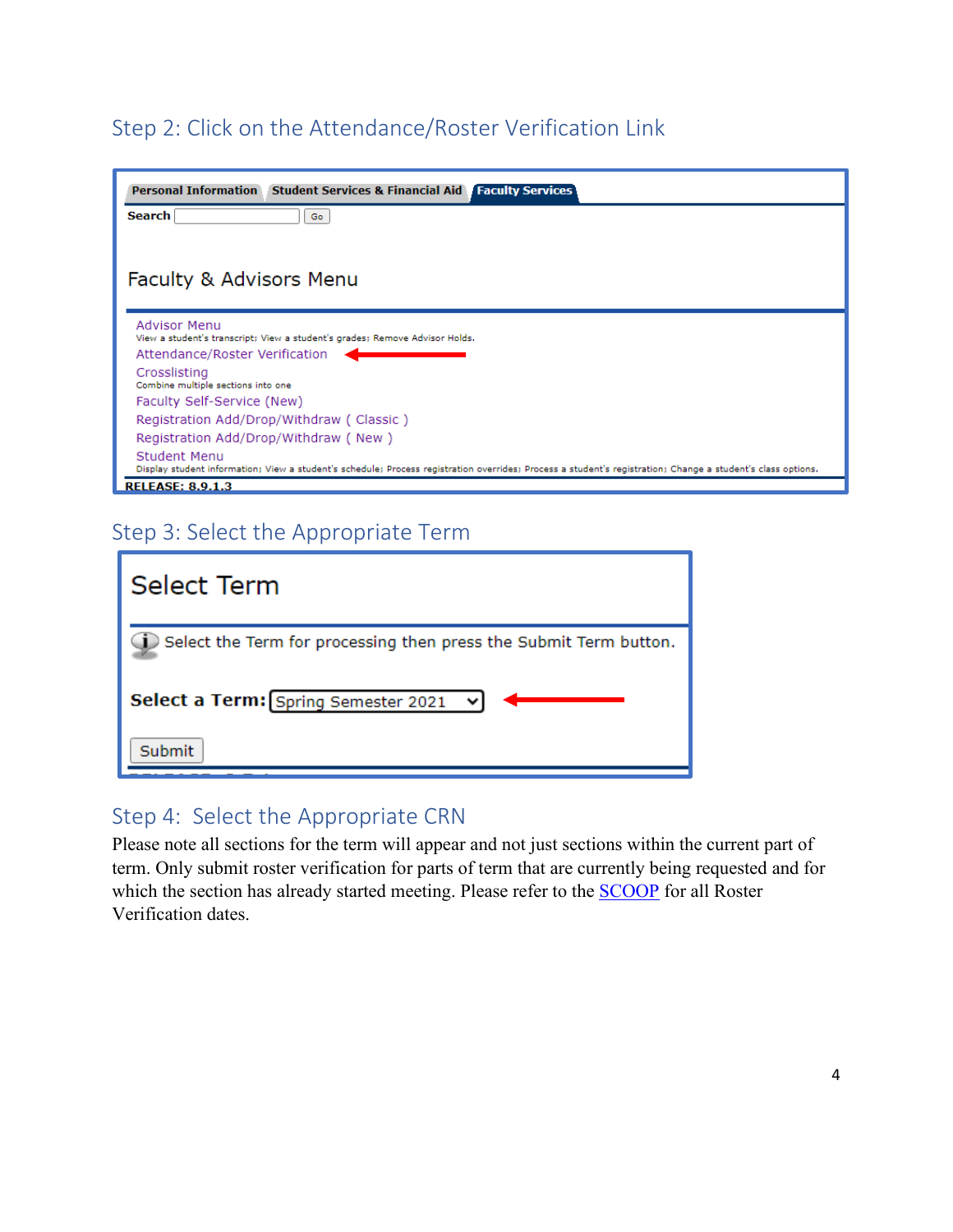| <b>Select CRN</b>                                                                            |  |  |  |  |
|----------------------------------------------------------------------------------------------|--|--|--|--|
| $\supset$ Please enter the CRN you wish to access, or select a different term from the menu. |  |  |  |  |
| <b>CRN:</b><br>ARTS 1100 1AG: Art Appreciation, 11563 (4)<br>Submit                          |  |  |  |  |
|                                                                                              |  |  |  |  |

## <span id="page-4-0"></span>Step 5: Review your Course Details

The Course Information, Enrollment Counts, Wait List Counts, and Current Attendance Verification Counts will appear at the top of page as shown below.

| <b>Attendance Verification</b>                                                                                                                        |  |                      |   |  |  |  |
|-------------------------------------------------------------------------------------------------------------------------------------------------------|--|----------------------|---|--|--|--|
| <b>Course Information</b><br>Art Appreciation - ARTS 1100 1AG<br>11563<br>CRN:<br><b>Duration: Jan 11, 2021 Apr 29, 2021</b><br><b>Status:</b> Active |  |                      |   |  |  |  |
| <b>Enrollment Counts</b>                                                                                                                              |  |                      |   |  |  |  |
| <b>Maximum Actual Remaining</b>                                                                                                                       |  |                      |   |  |  |  |
| <b>Enrollment: 6</b>                                                                                                                                  |  | 4                    | 2 |  |  |  |
| Wait List: 5                                                                                                                                          |  | 1                    | 4 |  |  |  |
| Cross List: 0                                                                                                                                         |  | O                    | O |  |  |  |
|                                                                                                                                                       |  |                      |   |  |  |  |
| <b>Current Attendance Verification Counts</b>                                                                                                         |  |                      |   |  |  |  |
| <b>Attending</b>                                                                                                                                      |  | <b>Not Attending</b> |   |  |  |  |
| 4                                                                                                                                                     |  | O                    |   |  |  |  |

You can access the Roster for students enrolled or on the wait list by clicking on 'Enrollment' or 'Wait List'.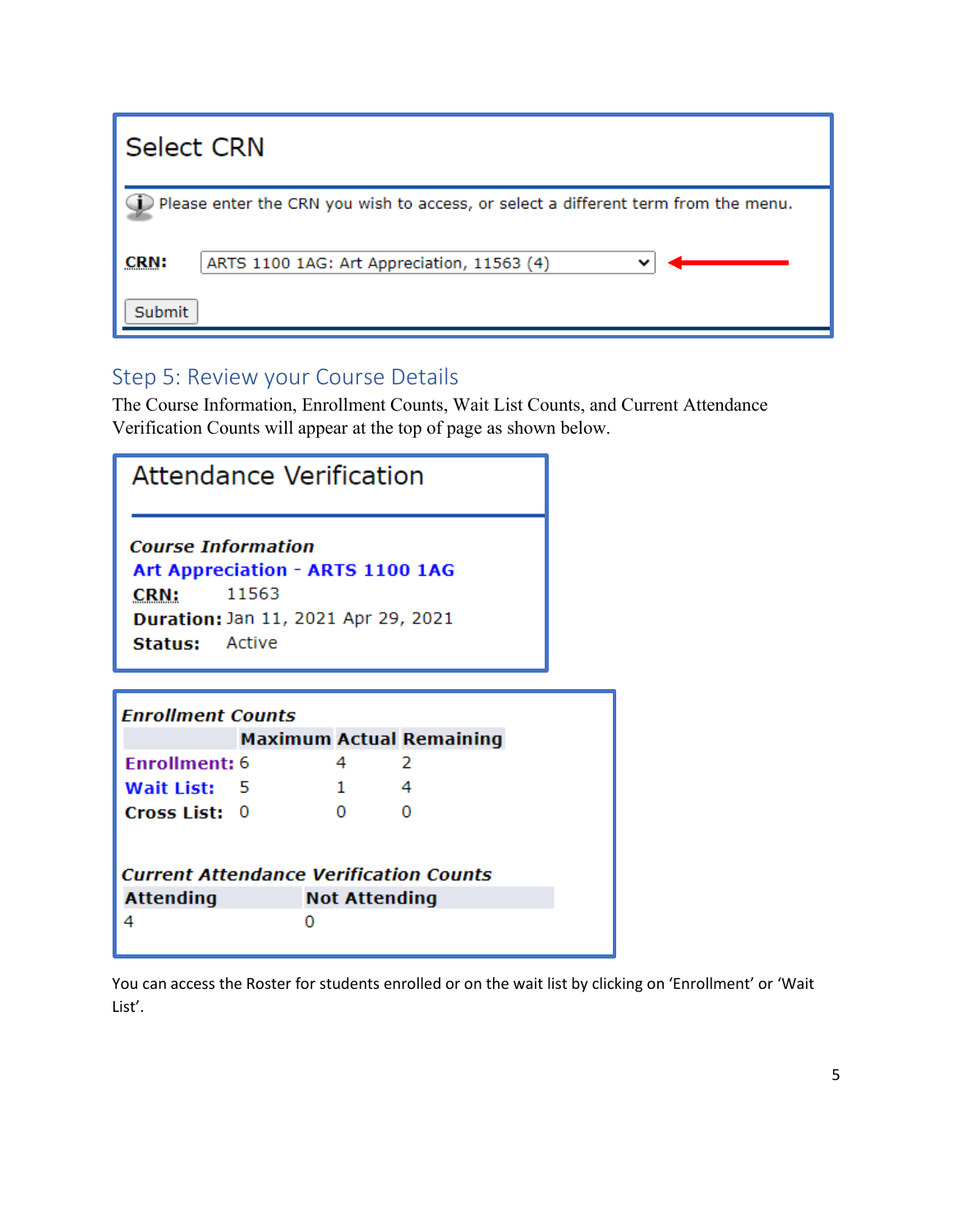## <span id="page-5-0"></span>Step 6: VERIFY Completion of Attendance Verification

Next, you will see a one-line section with a checkbox for you to verify completion of the verification of your roster. **If you do not check this box, your roster will not be considered verified.** You can check this box before updating students or after, but don't forget if you choose to do it after.

Check Here to Verify Completion of Attendance Verification Data Entry ==> ■ Section is currently - NOT VERIFIED -

### <span id="page-5-1"></span>Step 7: Verify your Roster

Next, you will view your roster and **mark all students that have NEVER ATTENDED** your course under the **Check if Not Attending** column, and click **SAVE** once complete.

| ** ATTENTION! Only check the box for students who need to be marked as "Never Attend" *<br><b>Currently Enrolled Students - Attending</b> |                                |                     |  |  |  |
|-------------------------------------------------------------------------------------------------------------------------------------------|--------------------------------|---------------------|--|--|--|
| <b>Check if</b><br><b>Not Attending</b>                                                                                                   | <b>Record</b><br><b>Number</b> | <b>Student Name</b> |  |  |  |
|                                                                                                                                           |                                |                     |  |  |  |
|                                                                                                                                           |                                |                     |  |  |  |
|                                                                                                                                           |                                |                     |  |  |  |

## <span id="page-5-2"></span>Step 8: Fixing Any Errors Prior to Verification Deadline

If you marked a student as Attend or Never Attend in error, return to the Attendance Verification link for the appropriate CRN and review your roster. If the Registrar's Office has not yet updated student records to issue a grade of 'W' for those marked as Never Attend, you can update to Attend by scrolling to the bottom of the page and looking at the section titled, "Currently Enrolled Students – Previously Marked as Not Attending." Simply check the box under the **Check if Attending** column and click **SAVE**.

| Currently Enrolled Students - Previously Marked as Not Attending |                                |                     |  |  |  |
|------------------------------------------------------------------|--------------------------------|---------------------|--|--|--|
| <b>Check if</b><br><b>Attending</b>                              | <b>Record</b><br><b>Number</b> | <b>Student Name</b> |  |  |  |
|                                                                  | 24                             |                     |  |  |  |

You may also mark additional students as Never Attend at this time, if you missed a student in the original submission.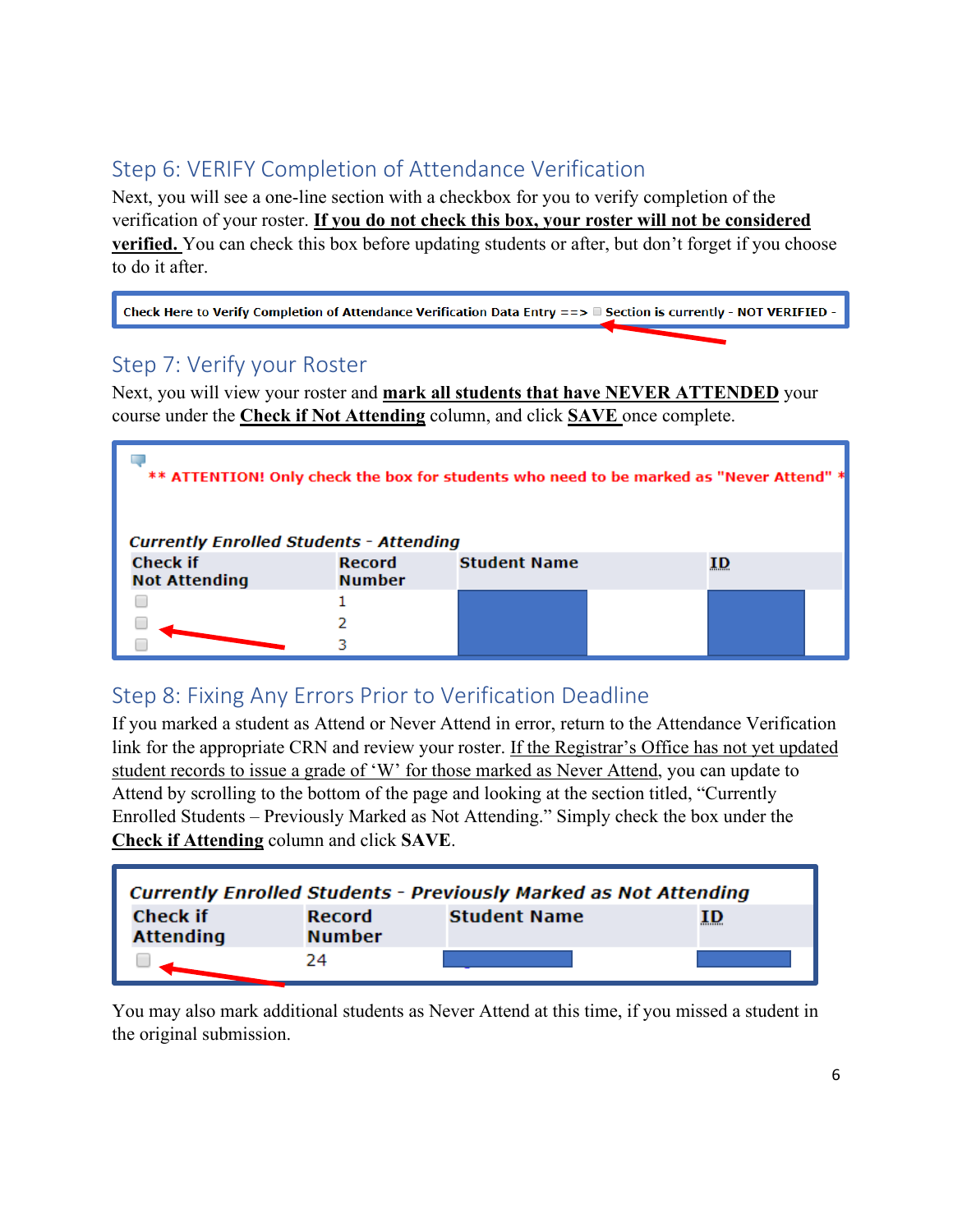## <span id="page-6-0"></span>Step 9: Fixing Errors After Verification Deadline

If the Registrar's Office has already updated student records to issue a grade of 'W' for those marked as Never Attend, the students you marked as Never Attend will no longer appear on your roster under the Attendance Verification link. Email the Registrar's Office at [registrar@westga.edu](mailto:registrar@westga.edu) with the student name and 917#, the CRN of the course, and a request to re-enroll the student in your course.

**Please send all questions to [registrar@westga.edu](mailto:registrar@westga.edu)**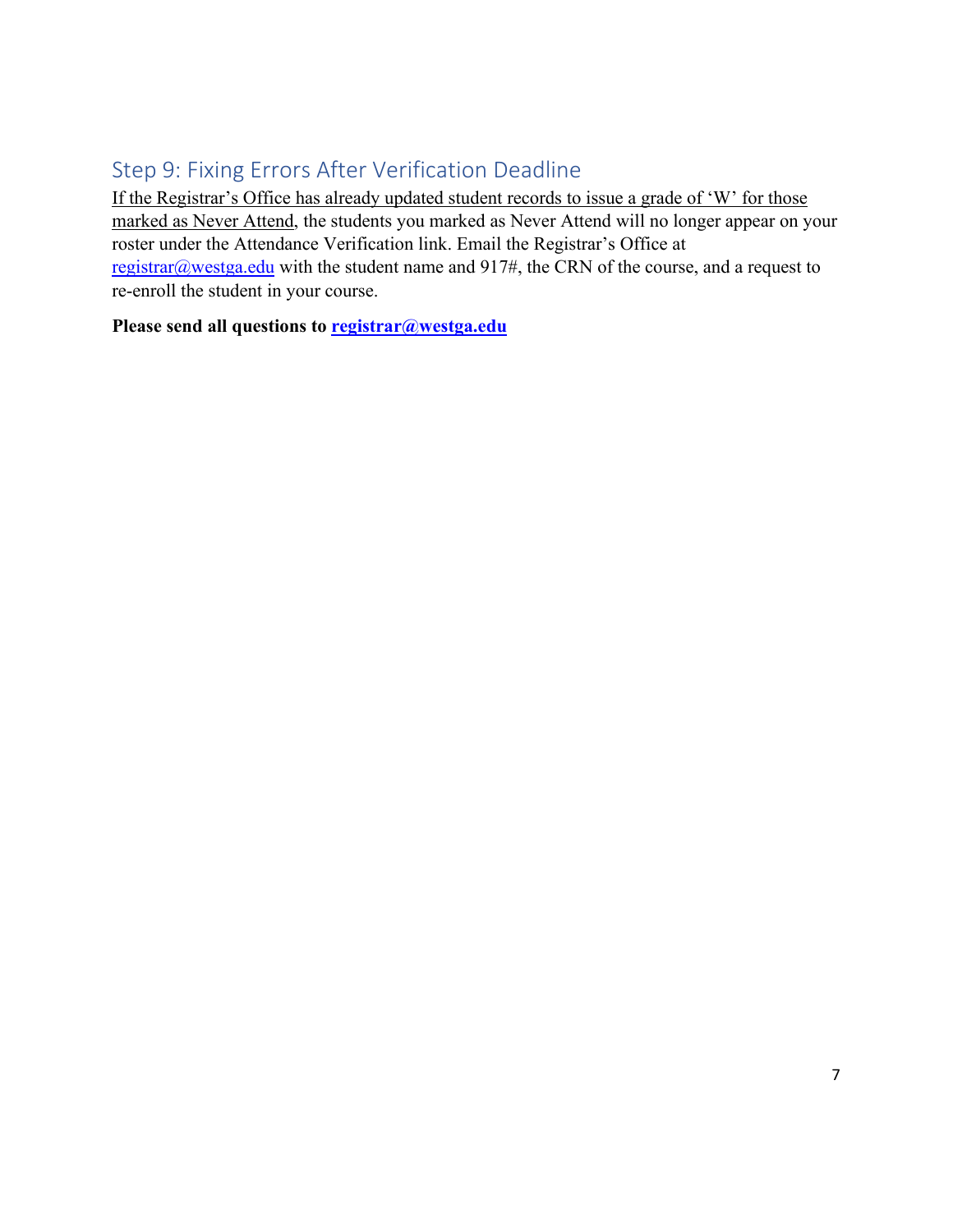#### **Last Date of Attendance Guidance per the Department of Education UWG Financial Aid**

(Updated 08/20/2021)

#### Academic Engagement

Active participation by a student in an instructional activity related to the student's course of studythat—

**(1)** Is defined by the institution in accordance with any applicable requirements of its State oraccrediting agency;

**(2)** Includes, but is not limited to—

- Attending a synchronous class, lecture, recitation, or field or laboratory activity, physically oronline, where there is an opportunity for interaction between the instructor and students;
- Submitting an academic assignment;
- Taking an assessment or an exam;
- Participating in an interactive tutorial, webinar, or other interactive computerassistedinstruction;
- Participating in a study group, group project, or an online discussion that is assigned by theinstitution; or
- Interacting with an instructor about academic matters; and

#### Academic Engagement Does Not Include

- Living in institutional housing;
- Participating in the institution's meal plan;
- Logging into an online class or tutorial without any further participation; or
- Participating in academic counseling or advisement.

#### Academic Engagement for Online Students Include:

\*Logging into a course is not considered "attending." Attendance confirms the student is actively

engaging in the course.

- Student submission of an academic assignment,
- Student submission of an exam.
- Documented student participation in an interactive tutorial or computer-assisted instruction,
- A posting by the student showing participation in an online study group that is assigned by theinstitution,